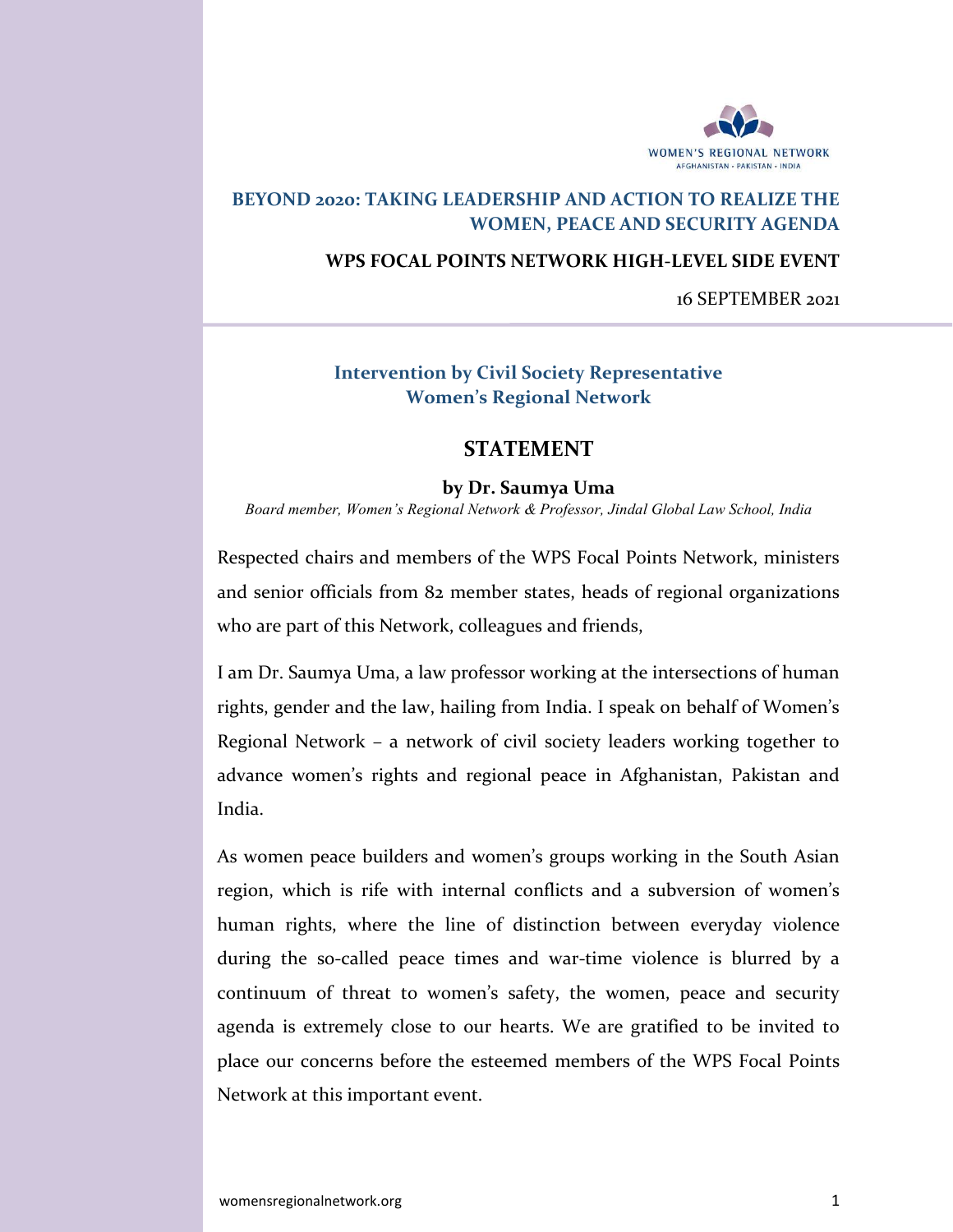Women across the South Asian region have continued to be subjected to a common pattern of gendered inequalities and subversion of their human rights to live with dignity and security. Such subversions, which are often normalized and treated as the inevitable collateral damage of wars and conflicts, are rooted in patriarchal notions and misogynist practices, leading to a low socio-economic status of women, and multiple layers of marginalization in all spheres of life.

In recent times, women have been targeted for their important contribution to peace, security and justice in their roles as judges, lawyers, medical professionals, academics and educators, journalists, human rights defenders, peace activists, justice seekers and community peace builders. Women's act of taking on non-traditional roles have made them highly vulnerable to militarized tactics, open life-threatening confrontations, and direct targets for killings and violence, including but not limited to sexual and gender based violence. WRN has been able to document women's lived realities, the work they do, the challenges they face and the aspirations they have through a series of field-based research and advocacy reports across the three countries, called Community Conversations (available here).

Women have faced gender-specific intimidation and threat of reprisals in order to silence their voices, stifle any form of dissent or call for justice and accountability of perpetrators for violations of women's human rights. This poses formidable challenges to their work in empowering women living in the grassroots and at the margins.

For example, in Afghanistan, while there were escalating attacks against and killings of women peacebuilders during the recent peace process between the government of Afghanistan, the United States and the Taliban, now, with the Taliban seizing control of the country, such women and their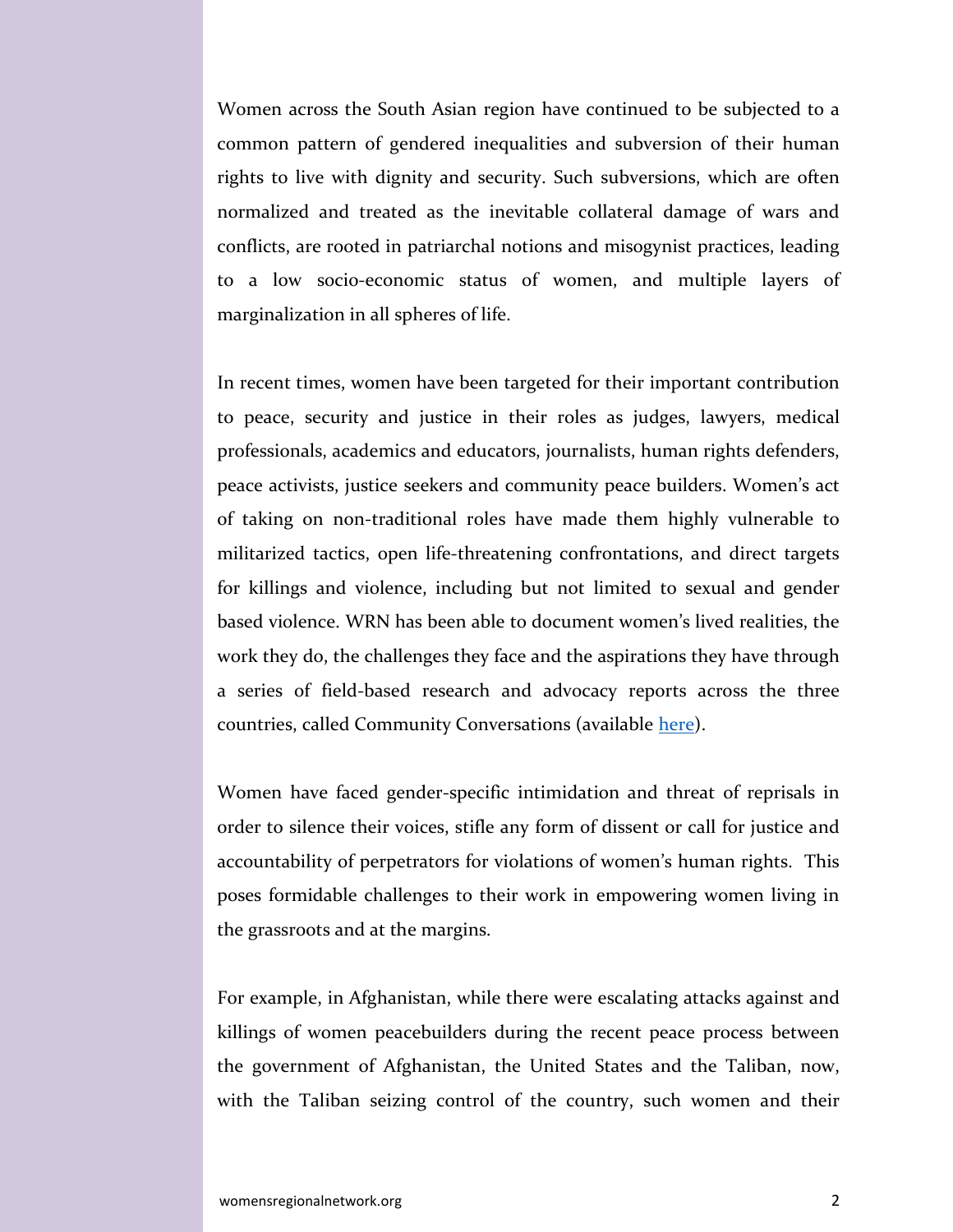families are at grave and imminent risk. A handful of such women were evacuated from the country. But a large number of women peace activists and human rights defenders continue to courageously defy and challenge the dictats of the Taliban, thereby placing themselves at grave risk of being killed. (Our position paper on Afghanistan is available here.)

In Pakistan, women peacebuilders face threats of physical and sexual violence disproportionately from their male counterparts. Additionally, those from religious minority communities face the imminent risk of being arrested and prosecuted under the draconian blasphemy law, and subjected to other human rights violations in custody.

In India, they face the threat of being arrested under national security laws, and languishing in jail as under-trials for years without bail. Women peacebuilders from marginalized communities, such as Dalits – an oppressed caste, adivasis or tribals, religious minorities, trans and queer communities (such as Hijras) face additional threat of sexual and gender based violence, both from members of dominant communities and from state actors.

As human rights defenders and peace builders from Afghanistan, Pakistan and India, we face a range of violations and threats of violations - 'honour' killings, acid attacks, arbitrary arrest and detention under blasphemy and other repressive laws, custodial torture, rape and extrajudicial killings, cyber violence, and targeted violence by state and non-state actors. The threat of such heinous crimes hangs like a dagger on our heads even as we do our lawful and peaceful activities of empowering women, building peace and demanding justice and accountability for violations of their human rights.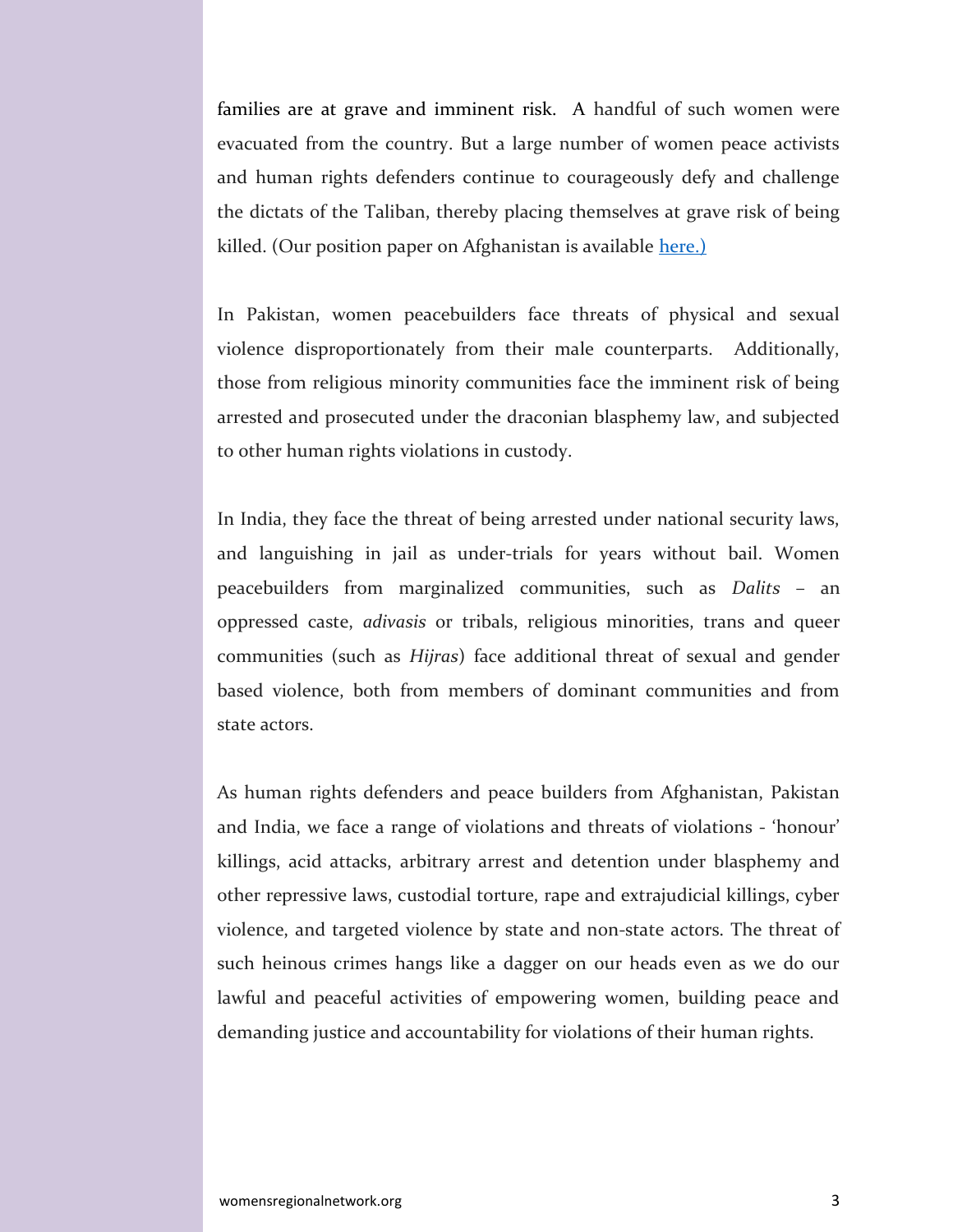Additionally, across South Asia, there is an exponential increase in the population of internally displaced persons (IDPs), with a large majority of them being women and girls. They are displaced due to conflict, political upheaval, militarization, predatory development supported by government policies and private projects, land grabs and natural disaster. Such displacement leads to a violent uprooting, a loss of home, livelihoods and communities, existing standards of living, social support networks and comfort zones, and triggers discontinuities and disruptions.

Needless to say, such forced displacement is experienced disparately, disproportionately and especially adversely by women and girls, children, persons with disability and the aged. The Statement of Principles and the Call for Action on Gender Issues in Displacement Across South Asia, by the participants of the Women's Regional Network Summit on Forced Displacement & Gender in South Asia Kuala Lumpur, 27 February – 1 March 2019, contains further details of this phenomenon and can be accessed here.

The significant progress made on creating a safe space for women human rights defenders and women peace builders at the community level, is in serious threat of being eroded, breached and nullified in South Asia, taking the clock back to the condition in the pre-2000 era before women's peace and security agenda came into public discourse in an impactful manner.

South Asia is one of the few regions in the world that has no regional human rights mechanism. The governments of Afghanistan, Pakistan and India are member states of international human rights treaties including CEDAW, but there exists a chasm between commitments made to the global community and their actual implementation at the domestic level. Although peace builders in all three countries have taken concerted efforts to implement UN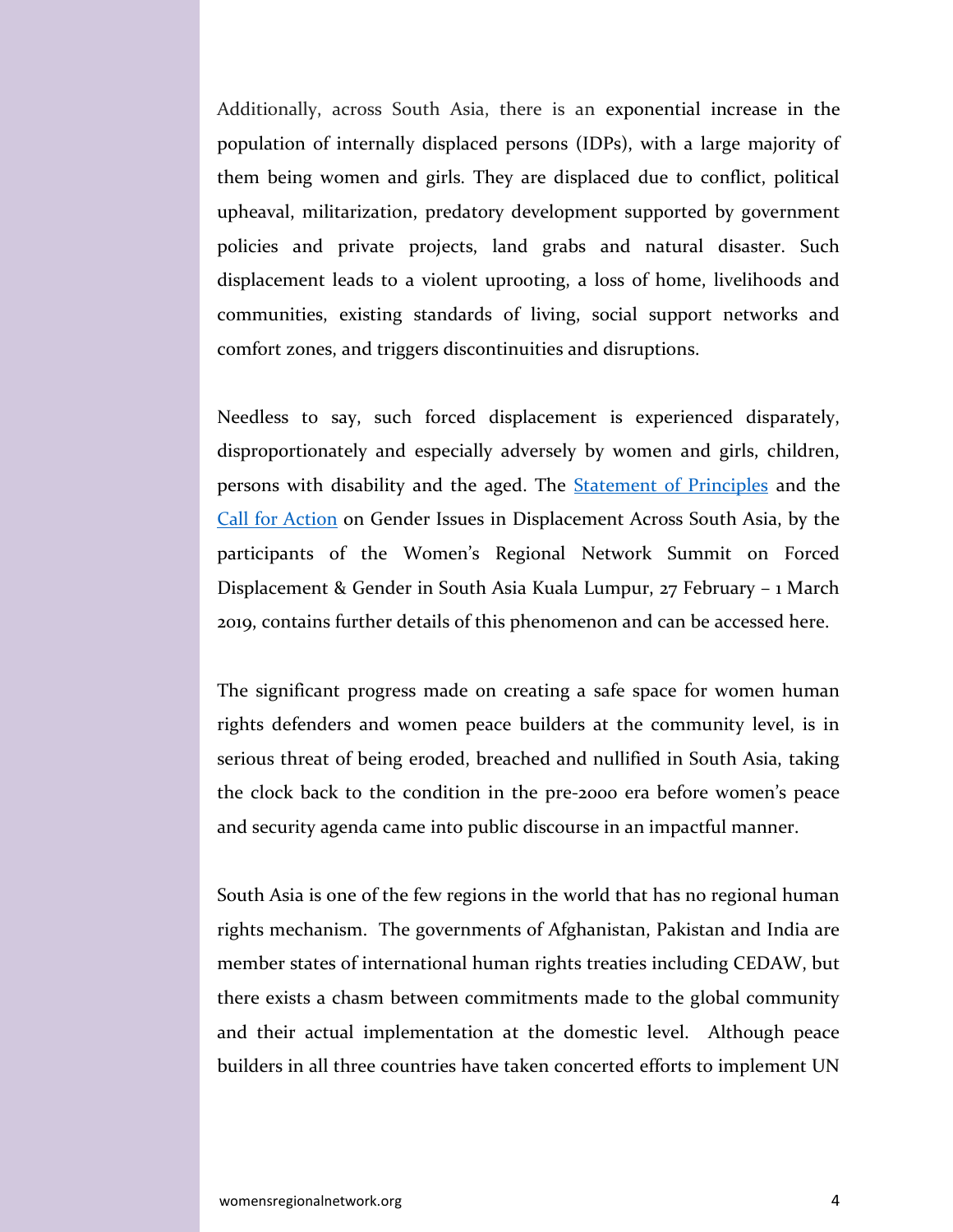Security Council Resolution 1325 and accompanying resolutions at the ground level, the governments have persisted in their dismal failure to do so.

What role can the members of this Network play, you may ask. We believe that there are five potential areas of intervention. We request and urge the members of this Network to

- a) appeal to the South Asian governments to honour their national and international obligations of human rights, implement UN Security Council Resolution 1325 and other related resolutions, and support Afghan women's rights and the human rights of all women in the region, particularly those living in the margins;
- b) collectively raise your voice to end the ongoing tensions between Afghanistan, India, and Pakistan and restore peace and justice; advocate for the normalization of the ties between them for long-lasting peace and stability in the entire interdependent region, while ensuring that justice is not made a casualty of peacebuilding efforts, particularly for the heinous violations of women's human rights;
- c) promote cross-border peacebuilding and justice seeking initiatives among South Asian women's movements and civil society actors to strengthen efforts at regional strategizing and cooperation for raising their voices to advocate for women's equal rights, especially in Afghanistan, but also in Pakistan and India, and beyond. Such an act would enable the building of regional strategysharing and solidarity, and a common thread of togetherness among women peace builders in South Asia, regardless of their caste, class, ethnicity, religion, gender identity and sexual orientation, while also recognising that women are not a homogenous community and that women with marginalised identities face disproportionate challenges